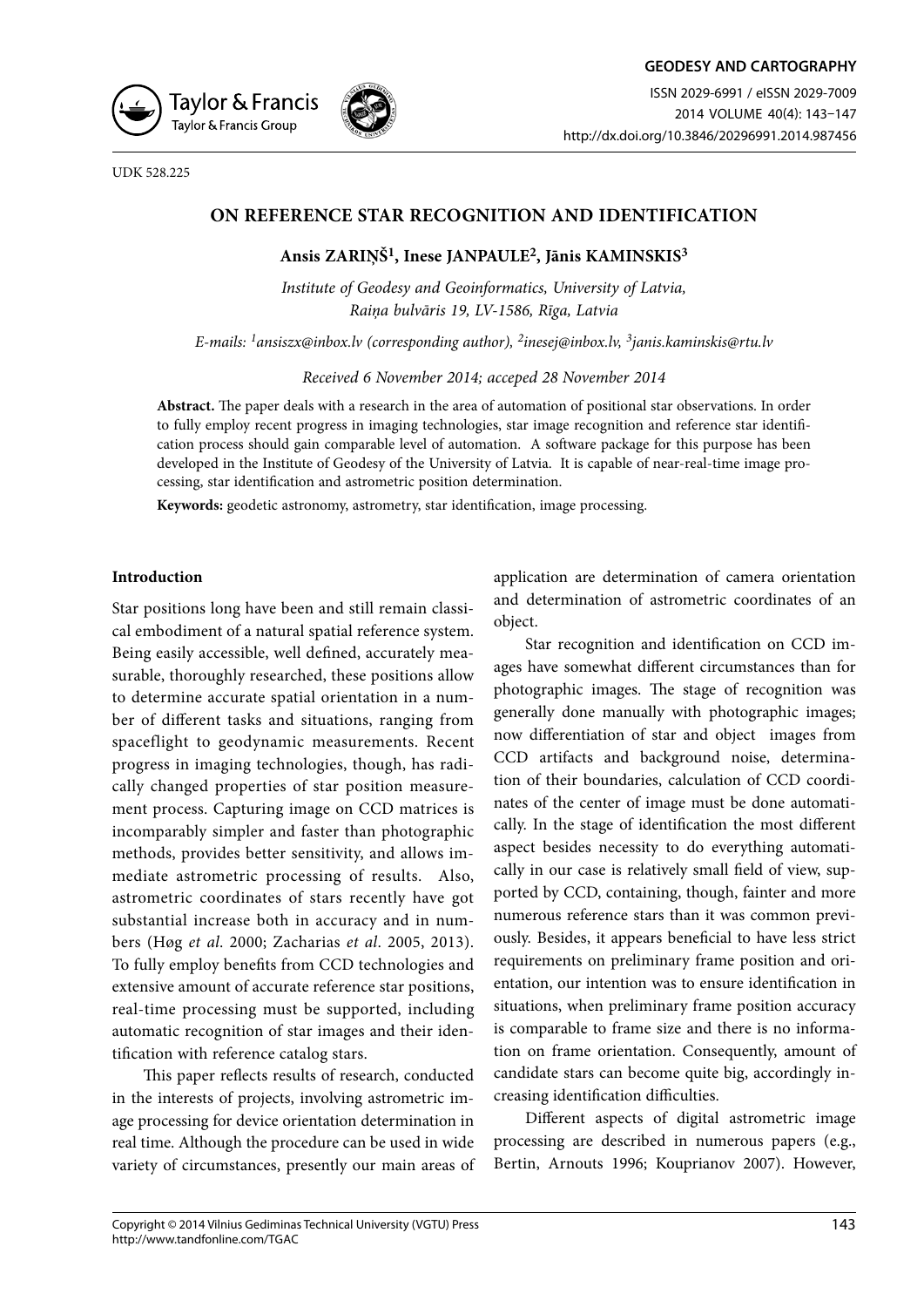for our task, as it turned out, a more robust and in some aspects simplified approach had to be realized to support automatic and near-real-time processing.

# **1. Image properties**

Processing of astrometric images heavily depend on their specific properties. These images contain bright, but very small objects on generally dark background. However, due to high CCD sensitivity, background is well within captured intensity limits, especially for long exposures.

In terms of image content sources, astrometric images consist of:

- CCD electronic noise. It is growing with exposure time, for relatively short exposures normally does not exceed a few intensity bits, except some "hot pixels", for which readings can have any value,
- sky background has generally Gaussian distribution, part of it can be beyond imager sensitivity; there is no use of astrometric images with saturated background, so we can assume that the bright end of background distribution is well represented. Dispersion of background distribution can be small (a few intensity bits), resulting in very narrow graph,
- star images bright, but small. Images of the brightest stars often saturate sensor, making maximum intensity image kernel. Images are surrounded by secondary diffraction maximum rings, resulting in spots (in ideal circumstances – circular, in reality – always distorted to some extent by a number of factors – convection, fundament vibrations, defects or misadjustment of optics, tracking errors; are elongated if telescope is not tracking stars) with radially dropping intensity; size (summary pixel intensity) is proportional to star magnitude,
- occasional artifacts, caused by other objects within field of view, reflections from construction elements, light scattering in media, electronic artifacts of image read-out process.

Resulting pixel intensity distribution has 3 main components:

- hardware noise normally has low intensity, except in special conditions like long exposure, high temperature,
- background illumination generally uniform within frame, but can contain large-scale patterns, caused by nearby light sources; distribu-

tion locally close to Gaussian, the weakest part of it can be missing,

– star images – superposition of many near-Gaussian distributions with various peak intensities (up to saturated), but little pixel count. In order to be automatically and with certainty distinguishable from background, only those with peak intensity noticeably above background peak are of interest.

As the part of image information, representing background, is of little interest for positioning purposes, it is often removed during image processing (after background flattening), linearly transforming pixel intensity so, that full intensity range represents original intensities from peak of background intensity to saturation (or some maximum intensity, if saturation is not present or saturated images are dismissed from processing). That has to be done for visualization of images with bit count above 8, for most visualization media do not support bigger intensity range. Resulting image has generally black background and improved contrast.

For narrow field of view  $\left(<\sim 0.5\right)$  dg) background intensity in most cases is nearly uniform throughout the frame, not-negligible background pattern appears only in vicinity of light sources (Moon, illuminated clouds, lamps). We found that a simple and efficient substitute to calculating background map for whole frame is a second iteration in background intensity estimation, using only vicinity of each object for background intensity estimation instead of whole frame.

# **2. Image recognition**

For positioning purposes, we are dealing mostly with short (sub-second) exposures, so that star images are only slightly elongated. That allows greatly simplify image recognition and image center calculation algorithms.

Implemented star image recognition algorithm is based on detecting compact groups of pixels, brighter than background. The threshold pixel intensity, determining adherence to an image, may be defined as the intensity at which near-Gaussian background distribution gives way to superimposed distributions representing brighter, but much smaller in size, star images, forming intensity distribution tail (Fig. 1). This definition is rather vague, so a practical, albeit not strictly based criteria is intensity, above which background distribution contains small enough number of pixels.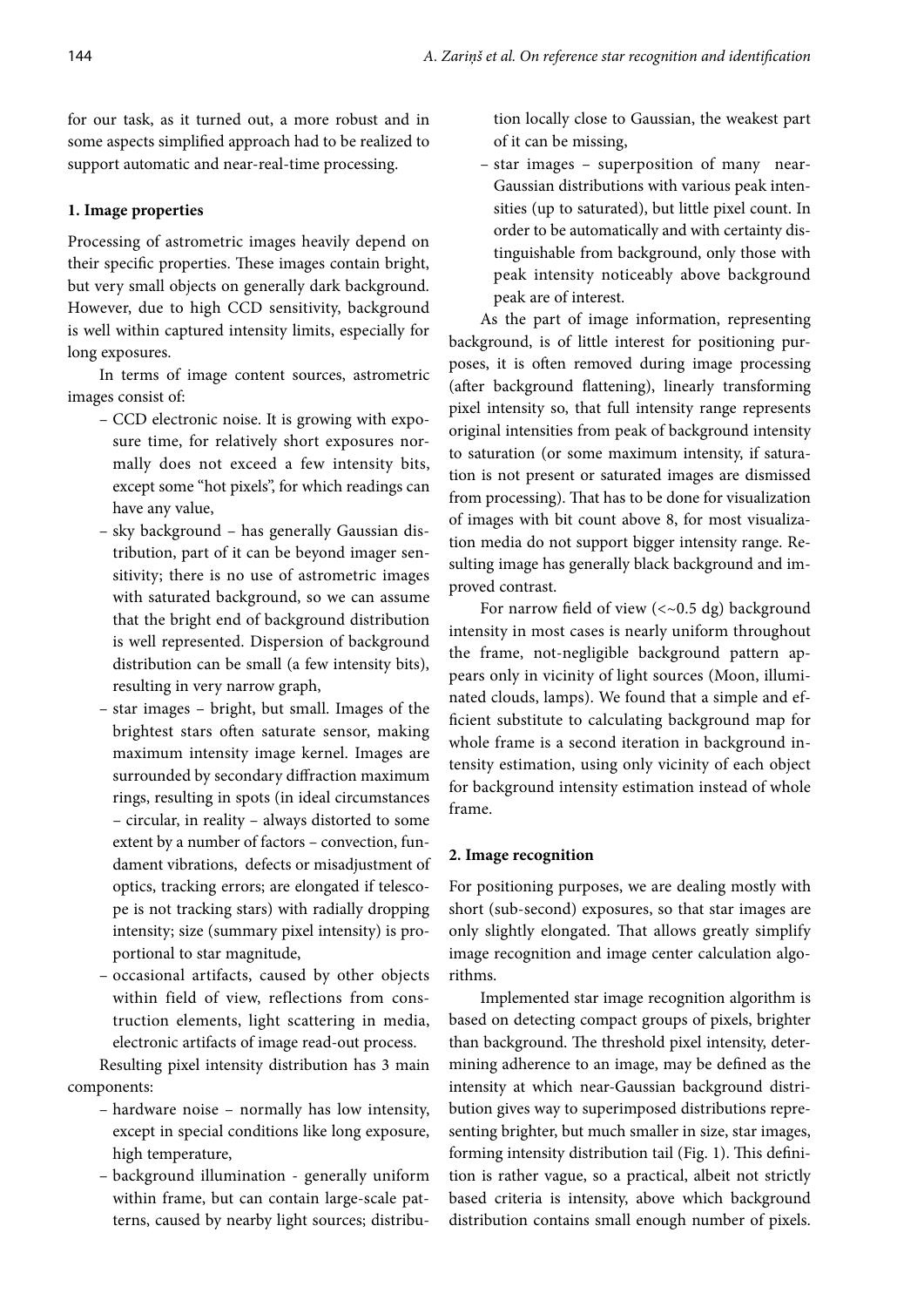Smallness can be measured in terms of relative number of pixels on CCD – one background pixel above threshold level in about a thousand  $(\sim 2.3$  dispersions from mean of distribution) often is an acceptable concentration of background, little interfering with star images.

Background distribution parameters must be determined to estimate such threshold level value. As there is no guarantee, that whole background intensity range will be present in data and presence of other image components deforms the distribution, which in itself is not strictly Gaussian, distribution parameters can be estimated only approximately. One of possible algorithms includes determination of distribution maximum position (taking for granted, that maximum is represented in image), then determination of dispersion using data portions, symmetric to maximum.

As different parts of frame can experience slightly different background intensity, it may be reasonable to adjust threshold level to vicinity of a particular star in the final stages of star recognition.

Local intensity maximums – pixels, surrounded by less or equal intensity neighbors, are used as "seed" points for star images. They are found traversing nondecreasing sequences of pixels. Each traversed pixel is marked in order to prevent subsequent traverses of stepping on already visited area. This way, several maximums can be found for areas with uniform intensity, they must be joined during further analysis of image.

As the next step, image area is formed around each maximum point, assigning to it adjoining pixels above intensity threshold level (Fig. 2). Overlaying or touching image areas can be joined together, however, that includes risk of merging images of several objects. An opposite effect – potential fragmentation – can occur if image area is limited to equal or decreasing



Fig. 1. Frame pixel intensity distribution examples with different background intensity

Notes: Background threshold level selected to leave 0.2% of background distribution pixels. In both cases that means ~0.5% of all pixels, but that percentage can be different depending on star distribution density and presence of artifacts.



Fig. 2. Image analysis for a bright and a weak star

Notes: Pixels above and including the green band are assigned to images. Slight saturation of sensor present in the bright image. Image elongation due to 0.4 second exposure.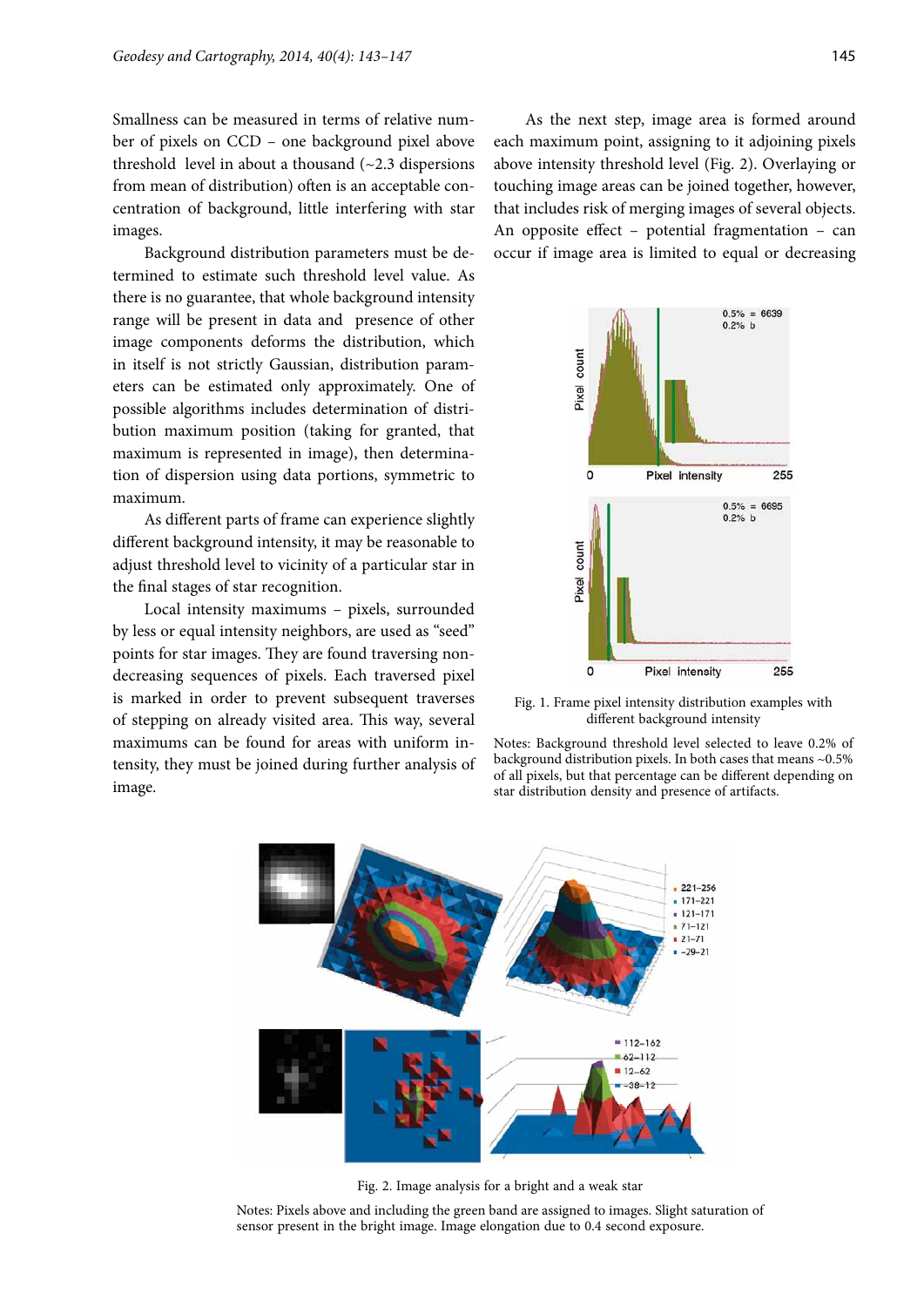intensity neighbors, rejecting secondary maximums. To remain flexible, control of image forming tactics is available to operator and it can be changed according to current objective.

Such simplified approach can be not adequate in case of long exposures or fast-moving objects, when long image trails are present. In such circumstances more detailed image analysis (PSF fitting or similar) should be performed.

Mass (intensity) center of image is used as the initial point of coordinate calculations. For centrally symmetric images it is quite well defined and coordinates almost independent of object's brightness. However, for distorted or elongated images, such definition of image center becomes vague, brightness dependency can be present. In particular, poorly adjusted optics can introduce brightness dependency of position up to several pixel size. That again calls for more detailed image analysis.

## **3. Identification**

Defining target properties for identification procedure, we agreed on following:

- frame's preliminary position must be known at least with frame size accuracy (in our case that is about a half of degree of arc ), so we can guarantee that frame area is included in reference star selection buffer zone with radius equal to the frame size,
- frame scale is known with at least  $\sim$ 10% accuracy. Refocusing can change focus distance in the process, so some uncertainty may be present, especially after changes in hardware components,
- CCD attachment can introduce quite big uncertainties in frame rotation position, so, to be on the safe side, it is preferable not to make any assumptions on frame rotation – any position can be expected,
- star image magnitudes can be (before identification) estimated with a few magnitude unit accuracy, so catalog star pairing with star images can be somewhat (but not very strictly) limited,
- success of identification is recognized by presence of some minimal number (typically  $\sim$ >5) of identified stars, producing small enough frame model approximation rms (value of this limit should be connected to average accuracy of system),
- for identification purposes it is enough to regard only limited number (<10 ... 30) of brightest star images, if there are more, their identities can be added later, when a reasonable frame model is available,
- to have real-time data processing, calculation time should not exceed characteristic time of other involved operations. In our case, the longest time is needed for image read-out and transfer to computer, typically a few seconds. So, in most cases identification time should not much exceed one second.

In principle, identification of 2 stars is enough to determine frame model (position, orientation and scale). That makes possible a trivial procedure - loop through all pairs of two star images and two catalog stars (starting from brightest), checking if frame model, based on them, allows picking up of more catalog stars which are close enough to other star images. With proper identification criteria it works in majority of cases, but can consume unacceptably much time – typically minutes, can take hours if numbers of involved images  $(\sim >10)$  and candidate stars  $(\sim >100)$ are big, and can lead to false identification, if minimum identified stars number limit is low. While usable as a last resort when nothing else works and there is enough time, such method is not fit for real-time mode.

Another trivial procedure is possible when position and orientation of frame is well-known and allows immediate picking up of proper catalog stars. It is efficient in processing a series of frames obtained without moving telescope or while tracking a star, or if telescope pointing and orientation is otherwise precisely known, but is of no use in a general situation.

As proved in earlier researches, more efficient method is based on comparison of geometrical properties of figures, formed by three reference stars and three star images: vertex angle and proportion of edge lengths. Properties of such identification algorithm are discussed in another paper of this journal (Balodis *et al*. 2014).

#### **4. Test results**

An implementation of algorithms described above was tested on star observation frames from digital zenith camera (Abele *et al.* 2012 assessment sessions. Images were acquired with a 200 mm catadioptric telescope (focus distance 1400 mm) using 1.3 Mpix CCD with 6.45  $\mu$  pixel size (image scale close to 1" per pixel,